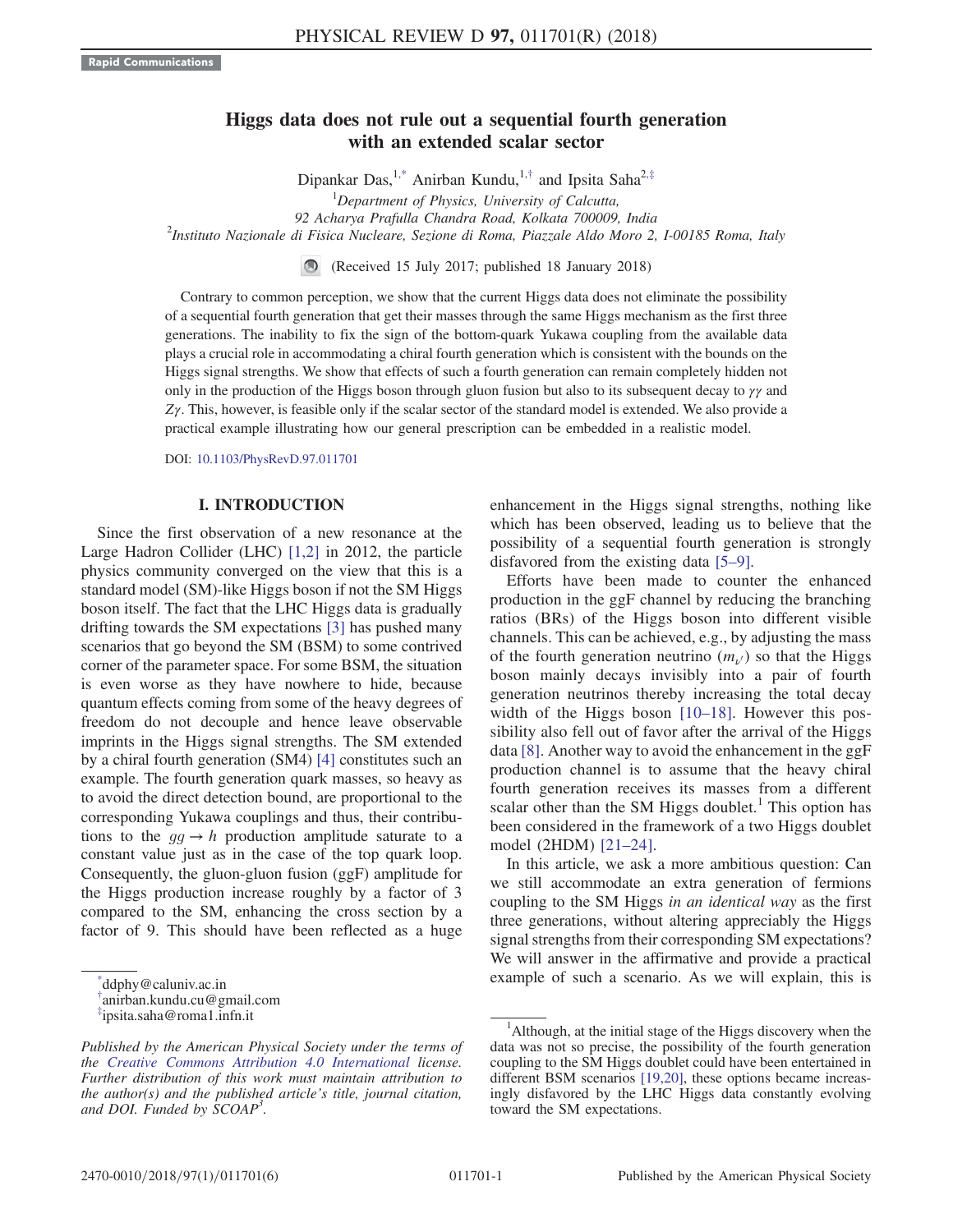feasible because the Yukawa couplings of up- and downtype quarks can be so arranged as to make the extra contributions cancel out. Such a cancellation, quite remarkably, is also effective for loop-induced Higgs decays. However, a realization of this is not possible with only one scalar doublet, $\frac{2}{x}$  so one needs to extend the scalar sector of the SM.

# II. MAKING THE FOURTH GENERATION SURVIVE

The way to make a fourth generation survive is to note the subtle fact that the sign of the bottom quark Yukawa coupling is not determined from the present LHC data. The sign of the top quark Yukawa coupling has to be positive with respect to the *WWh* coupling (where  $h$  is the SM, or SM-like, Higgs boson with a mass of 125 GeV), which can be inferred from the interference in the  $h \to \gamma \gamma$  amplitude. The mass being small, effect of the bottom quark loop is negligible as far as current precision is concerned.

Let us now define the Higgs coupling modification factors relative to the SM as follows:

$$
\kappa_x = \frac{g_{xxh}}{(g_{xxh})_{\text{SM}}},\tag{1}
$$

where,  $x = W$ , Z and other massive fermions, and  $g_{xxh}$  is the generic coupling. For the SM, all  $\kappa_x = 1$ , which is of course completely consistent with the LHC data. However, as the tree-level two-body decays of  $h$  cannot shed any light on the phase of the coupling, one may also entertain an alternative scenario, namely,

<span id="page-1-0"></span>
$$
\kappa_V = 1 \quad (V = W, Z) \tag{2a}
$$

 $\kappa_u = 1$  (for up type quarks) (2b)

$$
\kappa_d = -1
$$
 (for down type quarks and charged leptons). (2c)

In what follows, we will refer to this possibility as the wrong sign limit.

The modification factor for the  $gg \to h$  production cross section in the presence of fourth generation quarks is given by

$$
R_{gg} = \frac{|\kappa_t F_{1/2}(\tau_t) + \sum_{f=t',b'} \kappa_f F_{1/2}(\tau_f)|^2}{|F_{1/2}(\tau_t)|^2} \tag{3}
$$

where, using  $\tau_x \equiv (2m_x/m_h)^2$ , the expression for  $F_{1/2}$  is given by [\[25\]](#page-4-8)

$$
F_{1/2}(\tau_x) = -2\tau_x[1 + (1 - \tau_x)f(\tau_x)].
$$
 (4)

Since we are concerned with heavy fermions, we can take  $\tau_x > 1$  for  $x = (t, t', b')$ , and then

$$
f(\tau) = [\sin^{-1}(\sqrt{1/\tau})]^2.
$$
 (5)

For chiral fermions much heavier than  $m_h = 125$  GeV, the loop function  $F_{1/2}$  saturates to a constant value [\[25\]](#page-4-8) and the new physics (NP) contribution becomes proportional to  $(\kappa_{t'} + \kappa_{b'})$ . Clearly, in the SM-like limit  $(\kappa_{t'} = \kappa_{b'} = 1)$ ,  $R_{qq} = 9$ , which dealt a killer blow to the sequential fourth generation within the SM. But, more importantly, in the wrong sign limit, the NP contributions coming from the  $t'$ and  $b'$  loops are of opposite sign and hence there exists the possibility that they may cancel each other. Strictly speaking, the cancellation is perfect in the limit  $m_{t'} = m_{b'}$ , but even if there is a mass splitting, it is still exact for all intents and purposes as long as  $t'$  and  $b'$  are much heavier than  $h$ . Thus, there is no enhancement in Higgs production through gluon-gluon fusion.

At this point, one might suspect that such a perfect cancellation might not occur for the  $h \to \gamma \gamma$  decay. But we should remember that, for anomaly cancellation [\[26,27\]](#page-4-9), one needs to include an extra chiral generation of leptons too. The fourth generation charged lepton,  $\tau'$ , also contributes to the diphoton decay. Consequently, the NP contribution to the  $h \to \gamma \gamma$  amplitude, in the heavy mass limit, is proportional to

$$
\kappa_{\gamma\gamma} = \sum_{f=t',b',\tau'} Q_f^2 N_c^f \kappa_f,\tag{6}
$$

where,  $Q_f$  is the electric charge of the fermion f, and  $N_c = 3$  for quarks and 1 for leptons. One can easily check that  $\kappa_{\gamma\gamma} = 0$  in the wrong sign limit. Thus a heavy chiral extra generation can remain perfectly hidden from the LHC Higgs data in this limit. In passing, we note that, the quantity

$$
\kappa_{Z\gamma} = \sum_{f=f',b',\tau'} Q_f T_3^f N_c^f \kappa_f,\tag{7}
$$

where  $T_3^f$  denotes the isospin projection of  $f_L$ , also vanishes in the wrong sign limit leaving no trace of extra generations in the  $h \to Z\gamma$  decay as well. The mechanism, obviously, works even for two or more such heavy generations as well.

#### III. A PRACTICAL EXAMPLE

The reader, at this point, might wonder whether the conspiracy of couplings given in Eq. [\(2\)](#page-1-0) can be realized in a gauge theoretic model. The wrong sign limit is not achievable in the SM itself with only one scalar doublet,

<sup>&</sup>lt;sup>2</sup>One can make all the Yukawa couplings positive by suitable chiral rotations for a single scalar doublet coupling to all the fermions.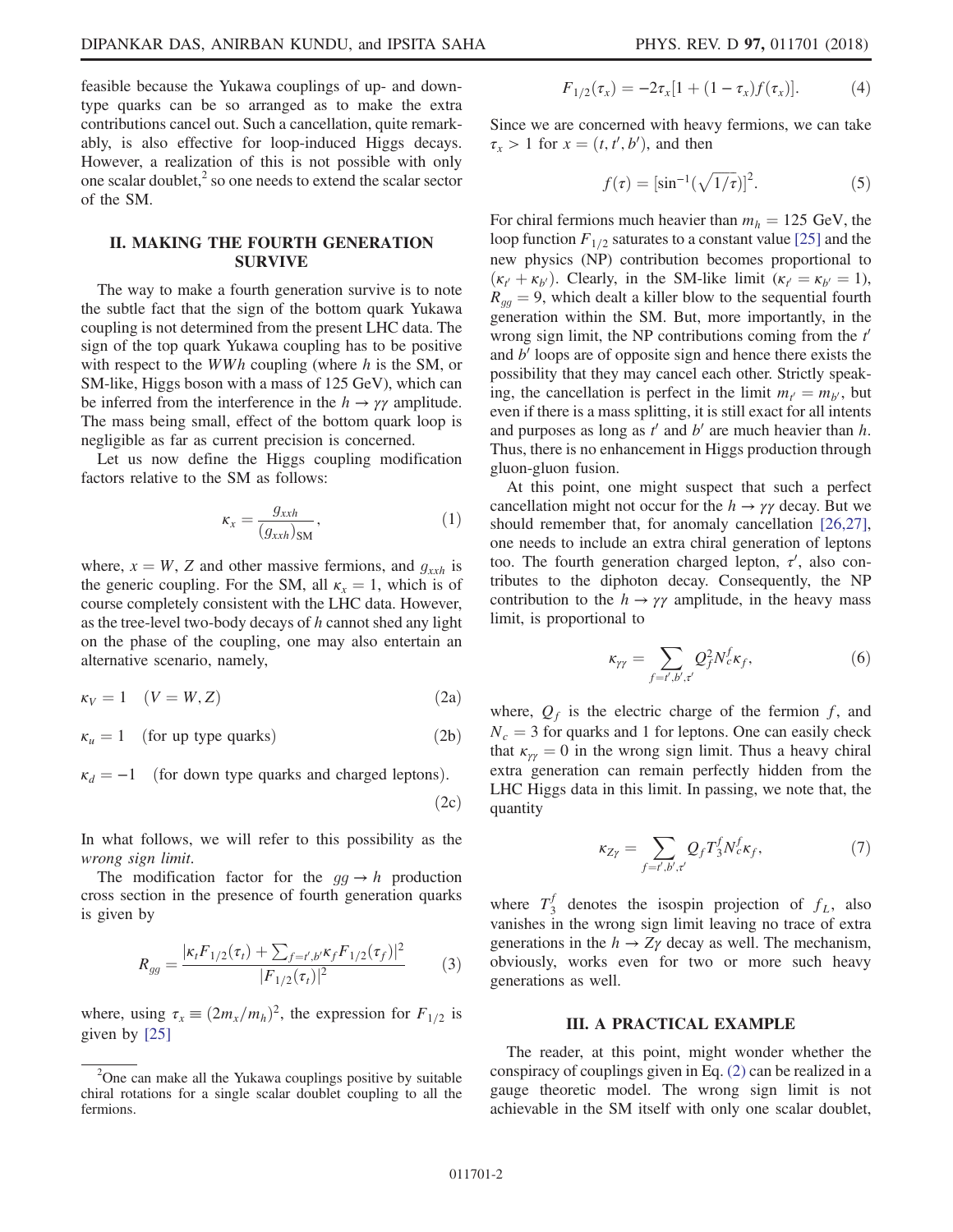because of the uniform proportionality between the fermion masses and their Yukawa couplings. Also, one may note that the cancellation of the bad high-energy behavior for the  $f\bar{f} \rightarrow W_L W_L$  scattering amplitude is sensitive to the relative sign between the *WWh* and  $\bar{f}$ h couplings [\[28\]](#page-5-0). Consequently, in the wrong sign limit, the amplitude at high energies for  $d\vec{d} \rightarrow W_L W_L$  (where d represents a generic down-type quark or a charged lepton) will grow and eventually violate the partial-wave unitarity, if only one Higgs doublet is present in the theory. Hence, we must extend the scalar sector.

As an example, let us consider the Type-II two Higgs doublet model (2HDM[\)\[29\]](#page-5-1) where an additional  $Z_2$  symmetry is employed so that one of the doublets  $(\phi_2)$  couples only to the  $T_3 = +\frac{1}{2}$  fermions and the other doublet  $(\phi_1)$ couples only to the  $T_3 = -\frac{1}{2}$  fermions, thereby ensuring the absence of any flavor changing neutral current (FCNC) mediated by neutral scalars. We follow the convention of Ref. [\[29\]](#page-5-1) for the parameters of the potential as well as the couplings of the scalars to the fermions and gauge bosons, but extend this popular framework by adding one complete extra chiral generation of leptons and quarks. Note that we have introduced a right-handed neutrino for the fourth generation, and made it heavy enough to have no significant impact in collider as well as astrophysical experiments. We assume that  $(B - L)$  symmetry remains exact in the Lagrangian and thus consider the neutrinos as Dirac particles. The lightest  $CP$ -even scalar  $(h)$  in the spectrum of the physical particles is then identified with the 125 GeV resonance observed at the LHC. Denoting the ratio of the vacuum expectation values (VEVs) of the two scalar doublets by tan  $\beta = v_2/v_1$ , we can write the Higgs coupling modification factors as [\[29\]](#page-5-1)

<span id="page-2-5"></span><span id="page-2-0"></span>
$$
\kappa_V = \sin(\beta - \alpha), \quad (V = W, Z) \tag{8a}
$$

<span id="page-2-1"></span>
$$
\kappa_u = \sin(\beta - \alpha) + \cot\beta \cos(\beta - \alpha), \quad \text{(for up type quarks)}
$$
\n(8b)

$$
\kappa_d = \sin(\beta - \alpha) - \tan\beta\cos(\beta - \alpha),
$$
  
(for down type quarks and charged leptons) (8c)

<span id="page-2-2"></span>where  $\alpha$  is the mixing angle that takes us from the Lagrangian basis to the physical basis in the CP-even scalar sector. Evidently, the condition

$$
\cos(\beta - \alpha) = \frac{2}{\tan \beta}, \quad \text{with,} \quad \tan \beta \gg 2 \tag{9}
$$

leads to the desired wrong sign limit of Eq. [\(2\)](#page-1-0) [\[30](#page-5-2)–34]. We also note that by demanding only  $\kappa_u = -\kappa_d = 1$ , one obtains from Eqs. [\(8b\)](#page-2-0) and [\(8c\)](#page-2-1) the condition,

<span id="page-2-3"></span>

FIG. 1. The gray shaded region, based on the benchmark given in Eq. [\(11\)](#page-2-4), is allowed at 95% CL from the current data for Higgs signal strengths [\[3\]](#page-4-1), and  $\Delta S$ ,  $\Delta T$  for the benchmark of Eq. [\(11\)](#page-2-4). The dashed and dotted lines represent the contours for  $\cos(\beta - \alpha) = 2/\tan \beta$  and  $\cos(\beta - \alpha) = \sin 2\beta$  respectively.

$$
\cos(\beta - \alpha) = \sin 2\beta \tag{10}
$$

which reduces to Eq. [\(9\)](#page-2-2) in the large  $\tan \beta$  limit.

To demonstrate our proposition explicitly, we try to find the allowed region in the tan  $\beta$ -cos $(\beta - \alpha)$  plane so that the Higgs signal strengths into different production and decay channels remain within the experimental limits [\[3\].](#page-4-1) <sup>3</sup> We display our result in Fig. [1.](#page-2-3) This plot shows the allowed parameter space in terms of the two free parameters of the model, namely,  $cos(\beta - \alpha)$  and tan  $\beta$ , for the benchmark point

<span id="page-2-4"></span>
$$
m_{t'} = 550 \text{ GeV}, \t m_{b'} = 510 \text{ GeV},
$$
  
\n
$$
m_{t'} = 400 \text{ GeV}, \t m_{t'} = 200 \text{ GeV},
$$
  
\n
$$
m_H = 400 \text{ GeV}, \t m_A = 810 \text{ GeV},
$$
  
\n
$$
m_{H+} = 600 \text{ GeV}.
$$
  
\n(11)

For the parameter space displayed in Fig. [1](#page-2-3), the BSM effects to the oblique parameters  $S$  and  $T$ , taking into account both fermionic [\[4,36\]](#page-4-2) and scalar [\[37,38\]](#page-5-3) contributions, are within the experimental limits given by  $[39]^4$ 

$$
\Delta S = 0.05 \pm 0.10, \qquad \Delta T = 0.08 \pm 0.12. \quad (12)
$$

In the limit tan  $\beta \gg 2$  or equivalently  $\cos(\beta - \alpha) \to 0$ , one gets (see Fig. [2](#page-3-0))

<sup>&</sup>lt;sup>3</sup>For  $h \to \gamma \gamma$ , we have also taken into account the effect of the charged scalar. However, as has been argued in Ref. [\[35\]](#page-5-5), the charged scalar can be made to decouple by suitable tuning of the soft breaking mass parameter in scalar potential. <sup>4</sup>

<sup>&</sup>lt;sup>4</sup>If one takes the  $1\sigma$  confidence limit on  $\Delta S$  and  $\Delta T$ , the bound on tan  $\beta$  gets modified slightly along the dotted line in Fig. [1](#page-2-3) to  $\tan \beta \gtrsim 4$ .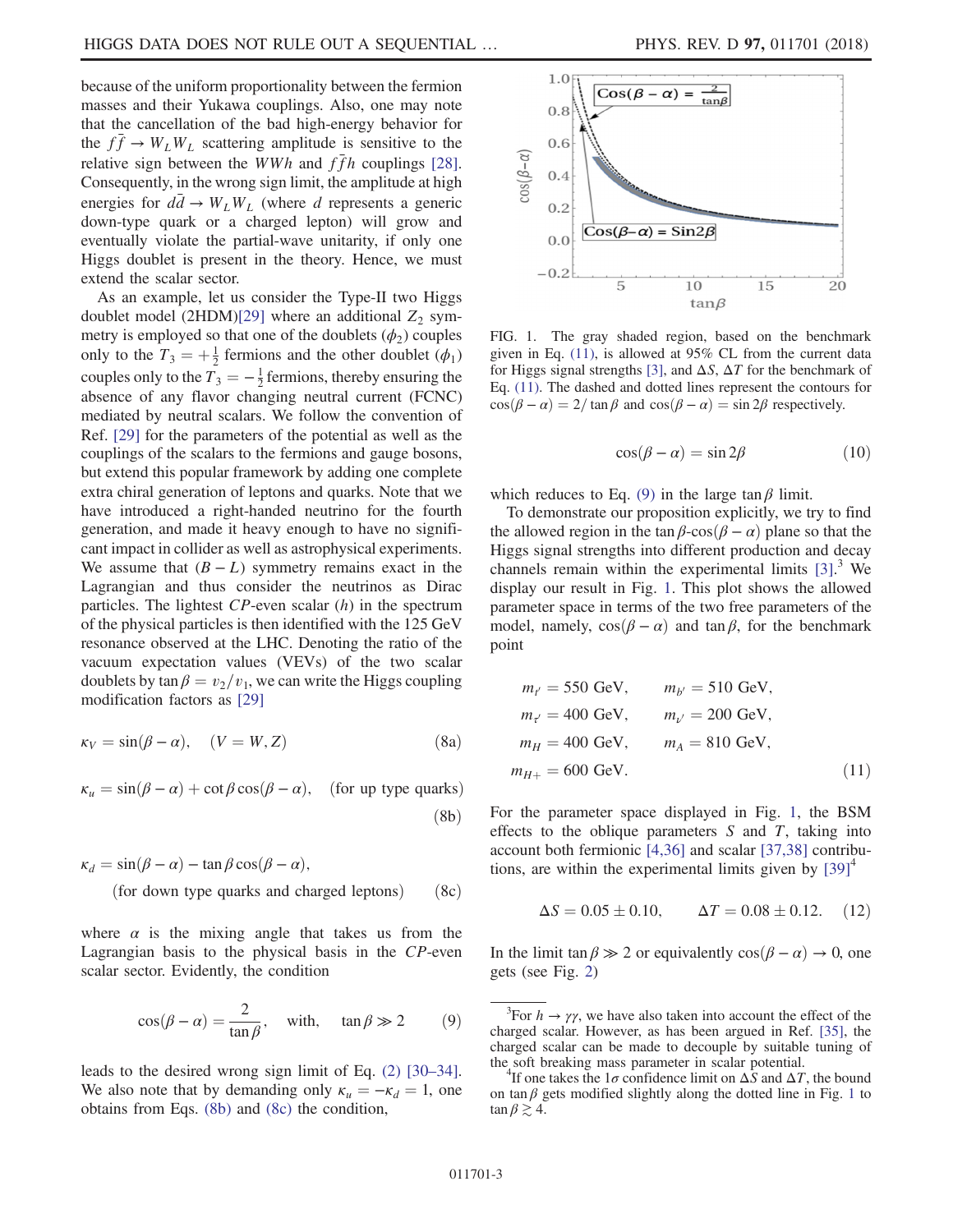<span id="page-3-0"></span>

FIG. 2. Variation of the NP contributions to the S and T parameters with tan  $\beta$  assuming the validity of Eq. [\(8\).](#page-2-5) This plot has been obtained for the benchmark values of Eq. [\(11\)](#page-2-4).

$$
\Delta S \approx 0.12, \qquad \Delta T \approx 0.07. \tag{13}
$$

We have checked that all theoretical constraints on the potential, e.g., perturbative unitarity and stability, are satisfied for such a benchmark point. One may wonder whether such a benchmark point would not be in conflict with the direct search limits from the LHC. We discuss later how such bounds can possibly be evaded. At the same time higher mass values for the fourth generation fermions satisfying the  $\Delta S$  and  $\Delta T$  constraints would have been equally good for us.

As explained earlier, the mass splitting between the quarks does not affect the cancellation as the production amplitude in the ggF channel becomes insensitive to the precise mass values at the heavy mass limit; the same applies for the leptons while computing the  $h \rightarrow \gamma \gamma$ amplitude.

Note that a large splitting between  $m_H$  and  $m_A$  contributes to the electroweak T-parameter with a negative sign [\[29,40](#page-5-1)–42]. This fact can be used to allow for much larger mass splittings between the components of fourth generation fermion doublets compared to that in the case of SM4 [\[4\]](#page-4-2). For the benchmark of Eq. [\(11\)](#page-2-4) we find from Fig. [1](#page-2-3) that the model automatically tends to the wrong sign limit, vindicating our assertion. We have also checked that the nature of the plot does not crucially depend on our choice of the benchmark as long as all the nonstandard masses are considerably heavier than 125 GeV.

### IV. CAVEAT EMPTOR

Lower bounds on the fourth generation quark masses  $(m_{q'} \gtrsim 700 \text{ GeV})$  have been placed from the direct searches at the LHC [\[43,44\]](#page-5-6). These bounds, however, crucially depend on the assumption that the lighter of the fourth generation quarks  $(q')$  decays into a light quark from the first three generations accompanied by a W-boson. But these decay modes can become subdominant if

 $V_{i4}$ ,  $V_{4i} \approx 0$ ,  $(i = 1, 2, 3)$  in the  $4 \times 4$  CKM matrix. In this case,  $q'$  becomes quasistable and, in our toy model in the framework of a Type II 2HDM, it mainly decays through the loop-induced neutral currents. In BSM scenarios with tree level FCNC, where  $t' \rightarrow th$  is the dominant decay mode for  $t'$ , the bound on the fourth generation mass can be relaxed up to  $m_{t'} > 350$  GeV [\[45\].](#page-5-7) The bound of  $m_{t'} \sim 850 \text{ GeV}$  for  $t'$  decaying through neutral-current channels, as recently found by the ATLAS collaboration [\[46\]](#page-5-8), can be evaded if there are some exotic channels present. In addition to the direct searches, there are also constraints arising from tree-level unitarity of the scattering amplitudes for  $2 \rightarrow 2$  processes of the type  $\bar{f}_1 f_2 \rightarrow \bar{f}_3 f_4$  $(f<sub>i</sub>$  denotes a generic fermion). The unitarity bound for a fourth generation quark is  $m_{q'} \lesssim 550$  GeV [\[36,47\]](#page-5-9) whereas that for a leptonic fourth generation is  $m_{\ell} \lesssim 1.2$  TeV [\[47\]](#page-5-10). All these considerations together justifies our choice of the benchmark in Eq. [\(11\)](#page-2-4).

In the moderate tan  $\beta$  region as shown in Fig. [1,](#page-2-3) one should take into account the bound coming from the decay  $H \to \tau^+\tau^-$  [\[48\].](#page-5-11) For tan  $\beta \sim 10$ , BR $(H \to \tau^+\tau^-) \sim$  $\mathcal{O}(10^{-2})$  for a type II 2HDM. In fact, the ATLAS bound, when translated to the MSSM case, gives  $m_{H/A} \gtrsim 250 \text{ GeV}$ for tan  $\beta \sim 10$  [\[48\]](#page-5-11). This constraint can be diluted further if we allow  $H$  to decay invisibly into a pair of fourth generation neutrinos.

At this point, let us note that there should be some new dynamics not much above the scale of the new fermion masses. Such new dynamics will, in all probability, alter the bounds arising from tree-unitarity. The justification for such new dynamics comes from the fact that the presence of extra heavy chiral fermions will usually give large negative contributions to the evolution of the scalar quartic couplings [\[4\]](#page-4-2). This can potentially render the vacuum unstable very quickly after the effects of heavy fourth generation set in. This problem can possibly be diluted by considering a metastable vacuum instead of an absolutely stable one [\[4\]](#page-4-2) and/or adding extra singlets to the scalar potential, which can give positive contribution to the concerned renormalization group equations.

In passing, we also note that, while such a fourth generation can remain hidden in single production of the Higgs boson, it should show up if one considers the double Higgs production,  $gg \rightarrow hh$ , because the new amplitudes will then add up instead of cancelling each other. Thus, a significant enhancement of the  $gg \to hh$  rate may be taken as a possible signature of such an extension of the SM. Nonobservation of such an enhancement will similarly help to rule the model out.

#### V. SUMMARY

To summarize, we have presented a general recipe for resurrecting one, or more, sequential fermion generations in the precision Higgs era ushered by the LHC. Admittedly,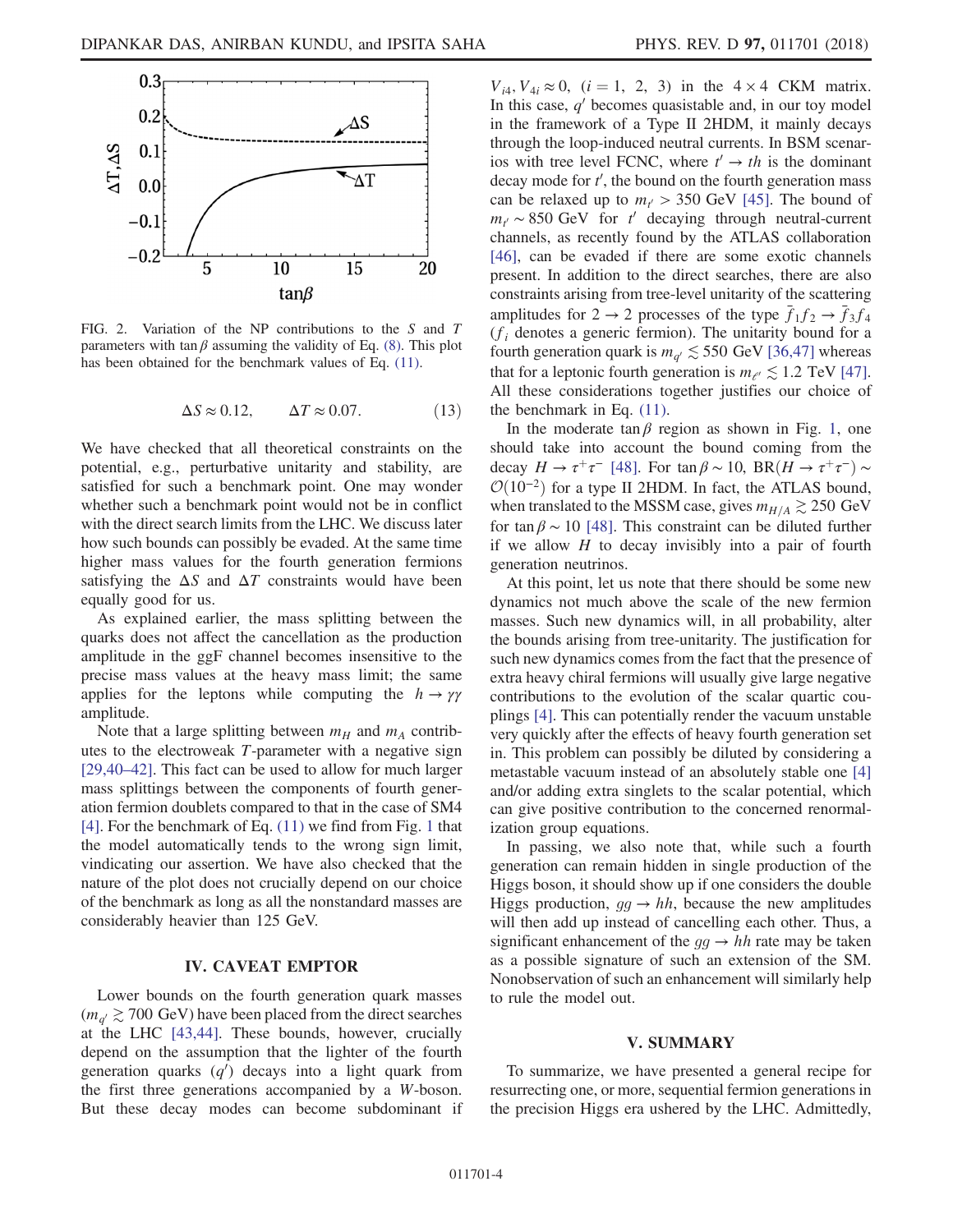we did not provide a complete model which solves *all* the problems faced by a heavy chiral generation. Nevertheless, we have demonstrated how, in a toy scenario based on a type II 2HDM, the sequential fourth generation can overcome its biggest threat, viz, the consistency of LHC Higgs data with the SM expectations. Thus our toy model can be taken as a constituent part of a more elaborate framework which can address all the other issues related to such extra chiral generations like the loss of unitarity or the stability of the electroweak vacuum way above the TeV scale. In anticipation that it will be long before the LHC starts probing the sign of the bottom quark Yukawa coupling [\[49\]](#page-5-12), a sequential fourth generation can remain hidden in the wrong sign limit for many years to come. Hopefully this unconventional possibility can rekindle the interest in the study of extra fermionic generations.

## ACKNOWLEDGMENTS

A. K. thanks the Science and Engineering Research Board (SERB), Government of India, for an extramural research project.

- <span id="page-4-0"></span>[1] G. Aad et al. (ATLAS Collaboration), Observation of a new particle in the search for the standard model Higgs boson with the ATLAS detector at the LHC, [Phys. Lett. B](https://doi.org/10.1016/j.physletb.2012.08.020) 716, 1 [\(2012\).](https://doi.org/10.1016/j.physletb.2012.08.020)
- [2] S. Chatrchyan et al. (CMS Collaboration), Observation of a new boson at a mass of 125 GeV with the CMS experiment at the LHC, [Phys. Lett. B](https://doi.org/10.1016/j.physletb.2012.08.021) 716, 30 (2012).
- <span id="page-4-1"></span>[3] G. Aad et al. (ATLAS, CMS Collaborations), Measurements of the Higgs boson production and decay rates and constraints on its couplings from a combined ATLAS and CMS analysis of the LHC pp collision data at  $\sqrt{s} = 7$ and 8 TeV, [J. High Energy Phys. 08 \(2016\) 045.](https://doi.org/10.1007/JHEP08(2016)045)
- <span id="page-4-2"></span>[4] G. D. Kribs, T. Plehn, M. Spannowsky, and T. M. P. Tait, Four generations and Higgs physics, [Phys. Rev. D](https://doi.org/10.1103/PhysRevD.76.075016) 76, [075016 \(2007\).](https://doi.org/10.1103/PhysRevD.76.075016)
- <span id="page-4-3"></span>[5] O. Eberhardt, G. Herbert, H. Lacker, A. Lenz, A. Menzel, U. Nierste, and M. Wiebusch, Impact of a Higgs Boson at a Mass of 126 GeV on the Standard Model with Three and Four Fermion Generations, [Phys. Rev. Lett.](https://doi.org/10.1103/PhysRevLett.109.241802) 109, [241802 \(2012\).](https://doi.org/10.1103/PhysRevLett.109.241802)
- [6] A. Djouadi and A. Lenz, Sealing the fate of a fourth generation of fermions, [Phys. Lett. B](https://doi.org/10.1016/j.physletb.2012.07.060) 715, 310 (2012).
- [7] M. I. Vysotsky, in Proceedings, Helmholtz International Summer School on Physics of Heavy Quarks and Hadrons (HQ 2013), JINR, Dubna, Russia, 2013 (2014), p. 311 [[arXiv:1312.0474\].](http://arXiv.org/abs/1312.0474)
- <span id="page-4-5"></span>[8] E. Kuflik, Y. Nir, and T. Volansky, Implications of Higgs Searches on the Four Generation Standard Model, [Phys.](https://doi.org/10.1103/PhysRevLett.110.091801) Rev. Lett. 110[, 091801 \(2013\).](https://doi.org/10.1103/PhysRevLett.110.091801)
- [9] A. Lenz, Constraints on a fourth generation of fermions from Higgs Boson searches, [Adv. High Energy Phys. 13](https://doi.org/10.1155/2013/910275) (2013[\) 910275.](https://doi.org/10.1155/2013/910275)
- <span id="page-4-4"></span>[10] V. A. Khoze, Comment on an invisible Higgs boson and 50 GeV neutrino, [arXiv:hep-ph/0105069.](http://arXiv.org/abs/hep-ph/0105069)
- [11] K. Belotsky, D. Fargion, M. Khlopov, R. Konoplich, and K. Shibaev, Invisible Higgs boson decay into massive neutrinos of fourth generation, Phys. Rev. D 68[, 054027 \(2003\)](https://doi.org/10.1103/PhysRevD.68.054027).
- [12] S. A. Cetin, T. Cuhadar-Donszelmann, M. Sahin, S. Sultansoy, and G. Unel, Impact of the relatively light fourth family neutrino on the Higgs boson search, [Phys. Lett. B](https://doi.org/10.1016/j.physletb.2012.02.088) 710[, 328 \(2012\)](https://doi.org/10.1016/j.physletb.2012.02.088).
- [13] C. Englert, J. Jaeckel, E. Re, and M. Spannowsky, Evasive Higgs maneuvers at the LHC, [Phys. Rev. D](https://doi.org/10.1103/PhysRevD.85.035008) 85, 035008 [\(2012\).](https://doi.org/10.1103/PhysRevD.85.035008)
- [14] T. Cuhadar-Donszelmann, M. Karagoz, V. E. Ozcan, S. Sultansoy, and G. Unel, Fourth Family Neutrinos and the Higgs Boson, [J. High Energy Phys. 10 \(2008\) 074.](https://doi.org/10.1088/1126-6708/2008/10/074)
- [15] L. M. Carpenter and A. Rajaraman, Revisiting constraints on fourth generation neutrino masses, [Phys. Rev. D](https://doi.org/10.1103/PhysRevD.82.114019) 82, [114019 \(2010\).](https://doi.org/10.1103/PhysRevD.82.114019)
- [16] W.-Y. Keung and P. Schwaller, Long lived fourth generation and the Higgs, [J. High Energy Phys. 06 \(2011\) 054.](https://doi.org/10.1007/JHEP06(2011)054)
- [17] A. Aparici, J. Herrero-Garcia, N. Rius, and A. Santamaria, On the nature of the fourth generation neutrino and its implications, [J. High Energy Phys. 07 \(2012\) 030.](https://doi.org/10.1007/JHEP07(2012)030)
- [18] M. Geller, S. Bar-Shalom, G. Eilam, and A. Soni, The 125 GeV Higgs in the context of four generations with 2 Higgs doublets, Phys. Rev. D 86[, 115008 \(2012\)](https://doi.org/10.1103/PhysRevD.86.115008).
- <span id="page-4-7"></span>[19] L. Bellantoni, J. Erler, J. J. Heckman, and E. Ramirez-Homs, Masses of a fourth generation with two Higgs doublets, Phys. Rev. D 86[, 034022 \(2012\)](https://doi.org/10.1103/PhysRevD.86.034022).
- [20] S. Banerjee, M. Frank, and S. K. Rai, Higgs data confronts sequential fourth generation fermions in the Higgs triplet model, Phys. Rev. D 89[, 075005 \(2014\).](https://doi.org/10.1103/PhysRevD.89.075005)
- <span id="page-4-6"></span>[21] S. Bar-Shalom, S. Nandi, and A. Soni, Two Higgs doublets with 4th generation fermions—models for TeV-scale compositeness, Phys. Rev. D 84[, 053009 \(2011\).](https://doi.org/10.1103/PhysRevD.84.053009)
- [22] S. Bar-Shalom, M. Geller, S. Nandi, and A. Soni, Two Higgs doublets, a 4th generation and a 125 GeV Higgs: A review., [Adv. High Energy Phys.](https://doi.org/10.1155/2013/672972) 2013, 672972 (2013).
- [23] X.-G. He and G. Valencia, An extended scalar sector to address the tension between a fourth generation and Higgs searches at the LHC, [Phys. Lett. B](https://doi.org/10.1016/j.physletb.2011.12.063) 707, 381 (2012).
- [24] S. Chamorro-Solano, A. Moyotl, and M. A. Pérez, Lepton flavor changing Higgs boson decays in a two Higgs doublet model with a fourth generation of fermions, [arXiv:1707](http://arXiv.org/abs/1707.00100) [.00100.](http://arXiv.org/abs/1707.00100)
- <span id="page-4-8"></span>[25] J. F. Gunion, H. E. Haber, G. L. Kane, and S. Dawson, The Higgs Hunter's Guide, Front. Phys. 80, 1 (2000).
- <span id="page-4-9"></span>[26] S.L. Adler, Axial vector vertex in spinor electrodynamics, Phys. Rev. 177[, 2426 \(1969\).](https://doi.org/10.1103/PhysRev.177.2426)
- [27] J. S. Bell and R. Jackiw, A PCAC puzzle:  $\pi^0 \rightarrow \gamma \gamma$  in the sigma model, [Nuovo Cimento A](https://doi.org/10.1007/BF02823296) 60A, 47 (1969).